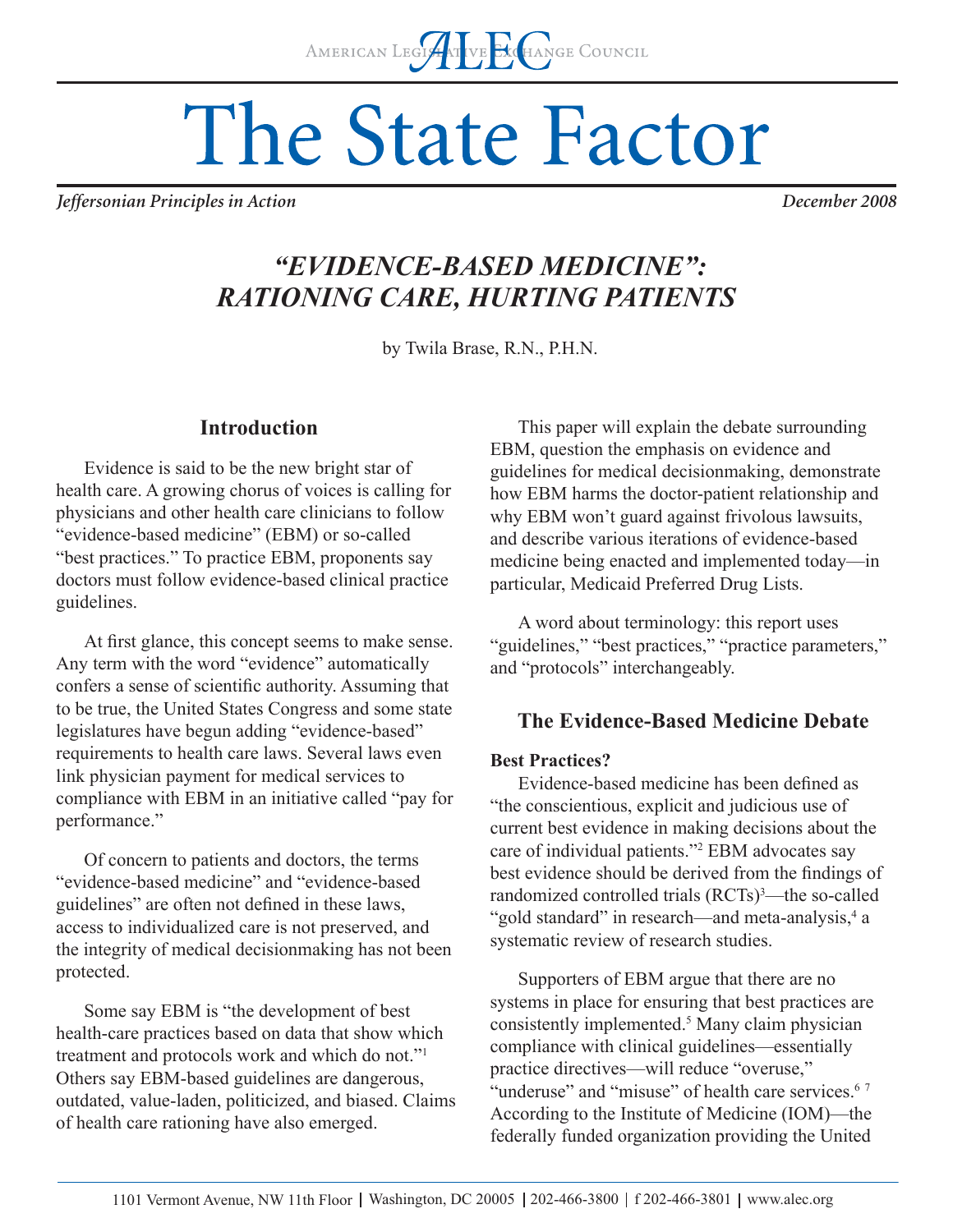States Congress with health care policy research these three terms describe the primary "quality" problem in health care today.8

EBM supporters further claim, "Although we perceive the U.S. health care system as superior, there are serious and widespread quality problems. There is a gulf between ideal care and what actually takes place."9 Others point to a 2003 RAND study which concludes that Americans receive about half of recommended medical care processes.10

But some physicians, like Earl P. Steinberg, counter that assertion. Writing in *The New England Journal of Medicine*, Steinberg contends that the RAND study does not mean adults have only a 50 percent chance of getting adequate care. Instead, he notes that the actual outcomes of patients may be much better than indicated by simply ascertaining compliance with a list of treatment protocols.<sup>11</sup>

Advocates say that the goal of EBM is the standardization, not individualization, of patient care.12 But relatively few patients, perhaps less than 25 percent, fit the evidence-based therapeutic paradigm.13 In fact, individuals vary by physiology, mental capacity, emotional stamina, time constraints, family and cultural considerations, financial status, drug and food allergies, willingness to comply, ethnic background, ability to travel, relationship resources, and side effects to medication, among other factors. As genetic researchers increasingly demonstrate, patients are as different as their DNA.

#### **Cookbook Medicine?**

Clinical practice guidelines (CPGs) are the embodiment of evidence-based medicine.<sup>14</sup> HMOs and other managed care organizations began developing these guidelines in the 1990s to identify medical care they deemed inappropriate or unnecessary.15 As renowned Princeton University professor and health economist Dr. Uwe Reinhardt says, "EBM is the sine qua non of managed care, the whole foundation of it."<sup>16</sup>

Evidence-based treatment guidelines are being developed to drive physician adherence to corporate medical decisions. Some managed care executives would prefer that physician training include compliance training from the start. $17$ 

To many doctors, these CPGs are viewed as a regimented "cookbook" for patient care.18 According to University of Pennsylvania Professor Arnold Rosoff,

"Some decry the spread of CPGs as the advent of 'cookbook medicine,' having the potential to turn doctors into automatons and lower the quality of health care by subordinating and subverting professional skill and judgment."19

The American Medical Association is said to endorse guideline flexibility that avoids "cookbook" medicine."20 However, guidelines often do not feel like guidelines. One doctor, talking about administrators who question his treatment decisions, told *The Seattle Times*, "It's always, 'Why wasn't it done this way?'…From where I sit, I see guidelines become law, mandates."21

More often than not, EBM proponents want guidelines to feel like mandates. Steinberg later says he left the field of health services research out of frustration that health care was being "delivered in a fashion that was [in]consistent with evidencebased guidelines and the results of outcomes research." Instead, he wanted to "try to focus on the development of practical tools to *facilitate compliance* with what we already knew to be the right thing to do."22 *[emphasis added]*

## **Why Science Is Subjective**

#### **Built-In Bias**

What is the "right thing"? Researchers caution against depending solely on research evidence for the answer, noting the potential for harmful bias in treatment decisions. Authors Ian Kerridge et al., writing in *The British Medical Journal*, say,

"[T]he large quantities of trial data required to meet the standards of evidence based medicine are available for relatively few interventions. Evidence based medicine may therefore introduce a systematic bias, resulting in allocation of resources to those treatments for which there is rigorous evidence of effectiveness, or toward those for which there are funds available to show effectiveness (such as new pharmaceutical agents)."23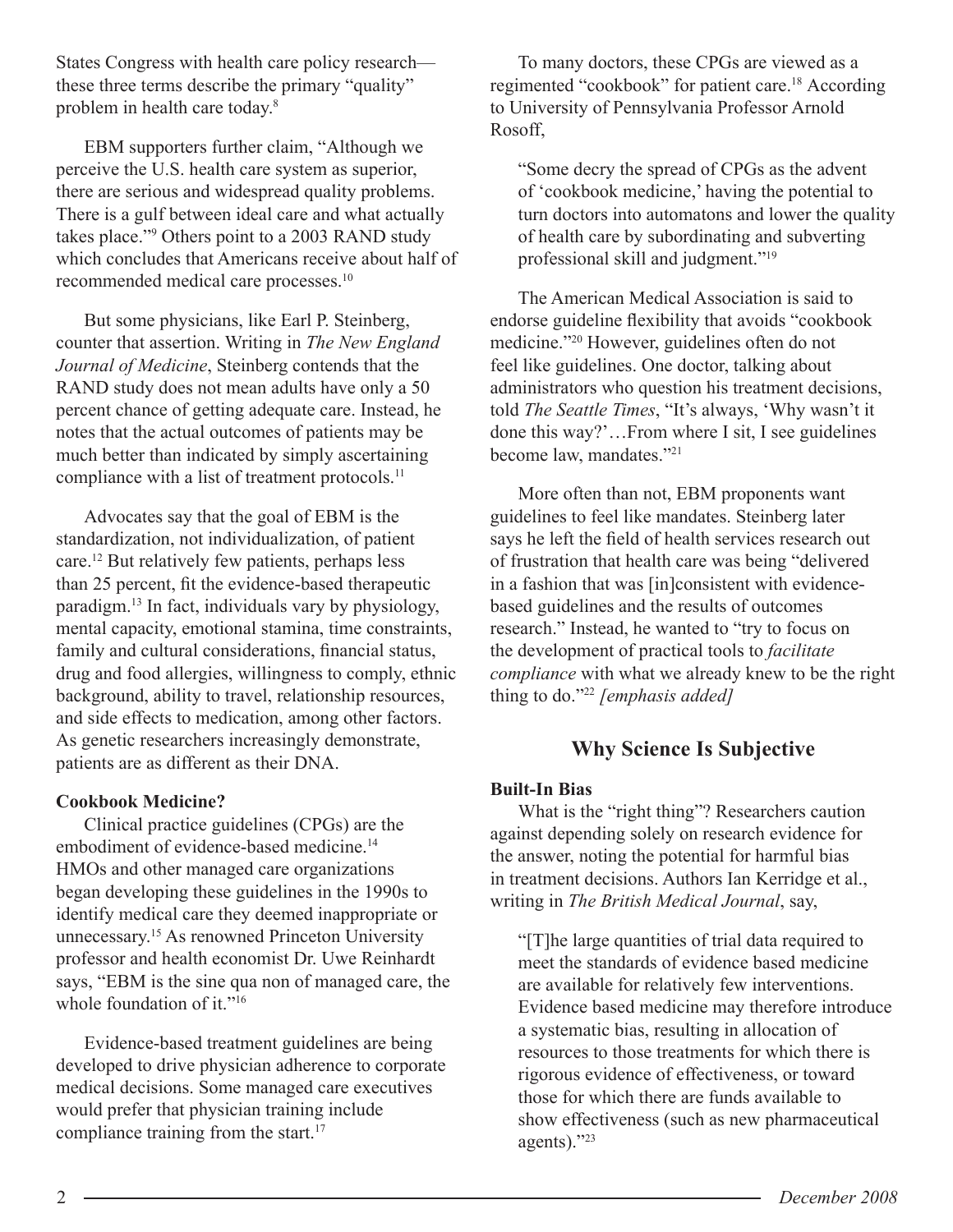Such allocation, they add,

"May be at the expense of other areas where rigorous evidence does not currently exist or is not attainable (such as palliative care services). Allocating resources on the basis of evidence may therefore involve implicit value judgments, and it may only be a short step from the notion that a therapy is 'without substantial evidence' to it being thought to be 'without substantial value.'"<sup>24</sup>

Dr. Gary Belkin, author of one of the most comprehensive papers on the motivation and philosophy behind EBM, further questions the scientific claims purported by managed care:

"[T]echniques that people see as objective proof, when more carefully examined, are easily seen to be the result of a multitude of subjective choices (my subjectivity of objectivity). Health services research and the foundational practices of managed care that...appear to offer new scientific rigor to medicine are a perfect example of this.

"Measuring outcomes of medical interventions and paying for, approving, and rewarding those treatments with desirable outcomes seems obvious, straightforward, and long-delayed. But the value-laden nature of what is 'desirable,' the innumerable choices and disagreements as to outcome variables, interventions, and observed population definition, make the measuring of outcomes anything but straightforward."25

#### "Profit-Maximizing under the Guise of Science"

David Sackett warns against lockstep adherence to scientific evidence, computerized or otherwise. As author of the EBM definition and a professor at Britain's National Health Service Research and Development Centre for Evidence Based Medicine, he writes,

"Without clinical expertise, practice risks becoming tyrannised by evidence, for even excellent external evidence may be inapplicable to or inappropriate for an individual patient."26

Similarly, Reinhardt hopes the "whole evidencebased enterprise doesn't become cumbersome, ethically compromised, and ultimately useless."27 He further cautions,

"My fear is that medicine will slide into the same intellectual morass in which economists now wallow, often with politics practiced in the guise of science. In medicine, it might be profitmaximizing in the guise of science."28

Canadian physician R. Brian Haynes says evidence-based medicine is not authoritative in medical decisionmaking. Invited to travel from McMaster University in Canada to present at a federally-funded U.S. conference on medicine and law, Haynes told the audience,

"Evidence-based medicine in practice defines the likelihood of something happening. It is never 100%. It is not absolute truth. Evidence never tells you what to do. The same evidence applied in one case may not apply in another. The circumstances of the individual may be different, or the circumstances may be the same, but patients may refuse one treatment in favor of another. What evidence-based medicine does is inform one about what the best options are—but it doesn't make the decision."29

Belkin critiques the evidence-based scientific focus of medicine today, writing, "There is great variability within scientific communities as to what evidence, techniques, assumptions, and so on, count as scientific."<sup>30</sup> He adds.

"Social roles, needs and political agendas often determine what scientific claims and methods (outcomes studies vs. individual physician judgment) gain authority such that, what was once anathema becomes gold standard."31

## **The Problem with Using "Evidence" and "Guidelines" for Medical Decisionmaking**

#### **Gaps & Inconsistencies**

Clinical practice guidelines are supposed to be based on evidence.<sup>32</sup> But what research counts as evidence? Between 1990 and 1999, more than two million research articles were published per year in more than 20,000 biomedical journals, and more than 250,000 controlled medical research trials were conducted.33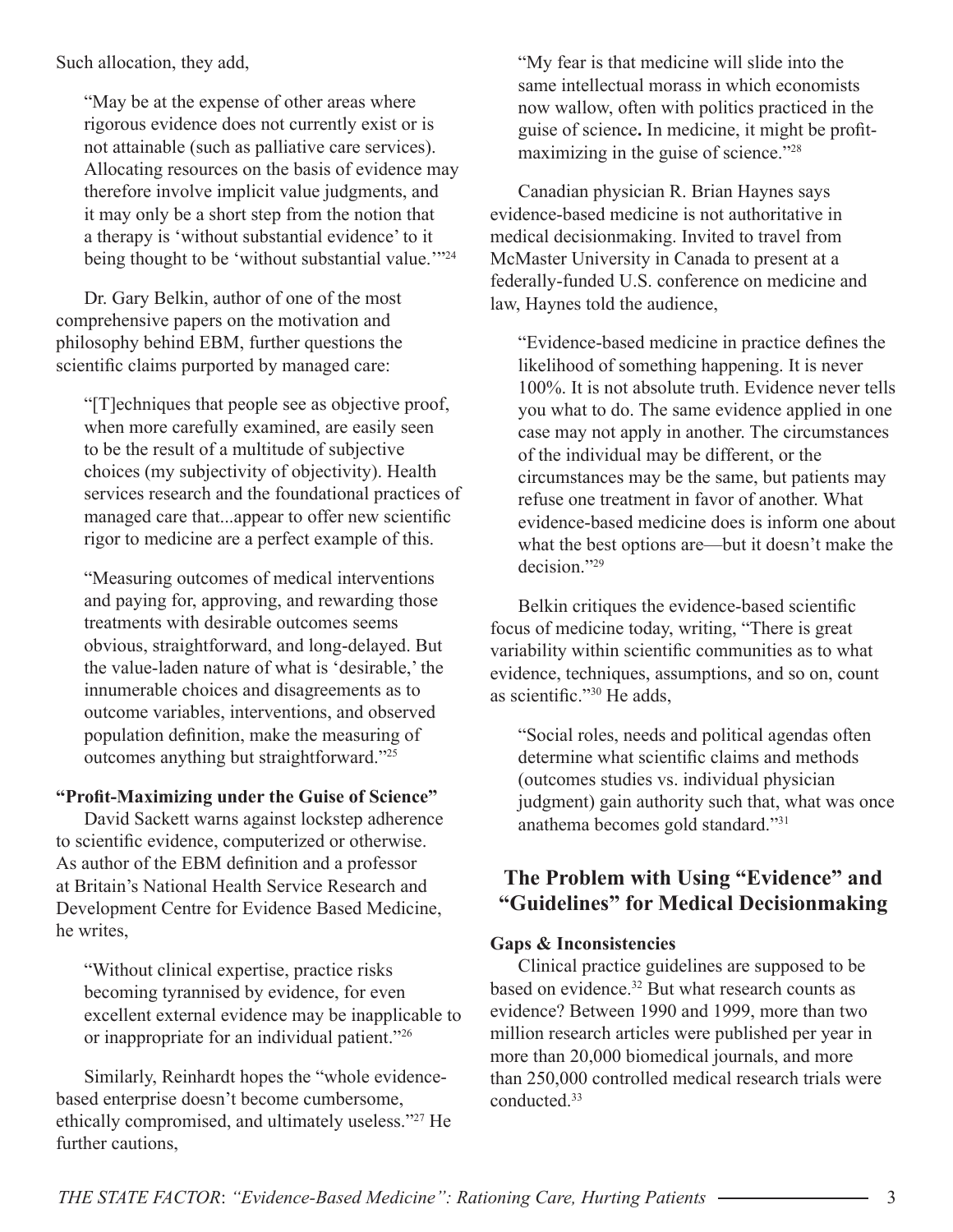Yet few "gold standard" randomized clinical trials exist for much of what is practiced in clinics and hospitals every day.<sup>34 35</sup> Cost may be a limiting factor. Clinical trialist and cardiologist Dr. Sidney Goldstein estimates that a randomized clinical trial typically costs \$50 million to \$100 million.36

As defined by the IOM, evidence-based guidelines emphasize using clear evidence from the existing literature, rather than expert opinion alone.37 However, as the IOM notes in *Patient Safety: Achieving a New Standard for Care*, determining what classifies as authoritative evidence for medical decisionmaking is not clear cut:

"There are gaps and inconsistencies in the medical literature supporting one practice versus another, as well as biases based on the perspective of the authors, who may be specialists, general practitioners, payers, marketers, or public health officials<sup>"38</sup>

#### **Alarming Contradiction**

In fact, "evidence-based" research results can strongly contradict each other. In July 2002, scientists were alarmed to learn that hormone replacement therapy using the drug Prempro had risks, including heart attacks. These new results, coming from a large federal randomized control study called the Women's Health Initiative (WHI), directly contradicted earlier and ongoing studies, in particular the longstanding Nurses' Health Study (NHS). While the NHS shows reduced risk of heart disease from hormone replacement therapy, the WHI found that women taking hormones had 40 percent *more* heart attacks.<sup>39</sup>

At issue in this conundrum is the reliability of all medical research. Rather than being the final authoritative word on medical practice, each study is a contribution of an evolving body of evidence.<sup>40</sup> What is known is known only until another study proves differently. Even the results of a study may be biased or may not be transferable to all patients everywhere.<sup>41</sup>

#### **More "Evidence" Problems**

Other well-recognized problems with the evidence used to develop "evidence-based" practice guidelines deserve careful consideration:

- **Researcher bias.** Values and biases of researchers determine "which research to pursue, which articles to read, and which patient-oriented outcomes are most important."42
- **Discordant views.** What counts as best evidence varies by interpreter.<sup>43</sup> As a former director of the U.S. Agency for Healthcare Research and Quality (AHRQ) writes, "Who will determine what evidence should be followed?"44
- **Levels of evidence.** Evidence exists in a hierarchy of importance, and several different evidence hierarchies exist, introducing confusion.<sup>45</sup>
- Conflicting evidence. Evidence can be "murky, dubious, narrow, conflicting, or irrelevant."<sup>46</sup>
- **Editor error.** Research reported in peer-reviewed research journals is often classified as evidence, but not all editors are qualified to distinguish between sound or flawed research protocols.<sup>47</sup>
- Insufficient reporting. Not all results of studies, particularly negative ones, are reported or available.48 <sup>49</sup> <sup>50</sup>
- **Flawed research.** Guideline developers often fail to notice that many clinical studies have poor methodology and should not be used to draw conclusions.51 <sup>52</sup> <sup>53</sup>
- **Selection bias.** Assembly and critique of evidence is not necessarily neutral, objective, comprehensive or rooted in science.<sup>54</sup>
- **Possibilities of fraud.** The principal investigator of the sole positive trial of autologous bone marrow transplant in stage II breast cancer confessed to falsifying the data.<sup>55</sup>
- **Loss of compassion.** Efforts to quantify the quality of care may threaten, rather than strengthen, the physician's commitment to sick people.56
- **Insufficient evidence.** "[O]ur current infrastructure for evidence, harvesting the evidence, and so forth, is woefully inadequate."57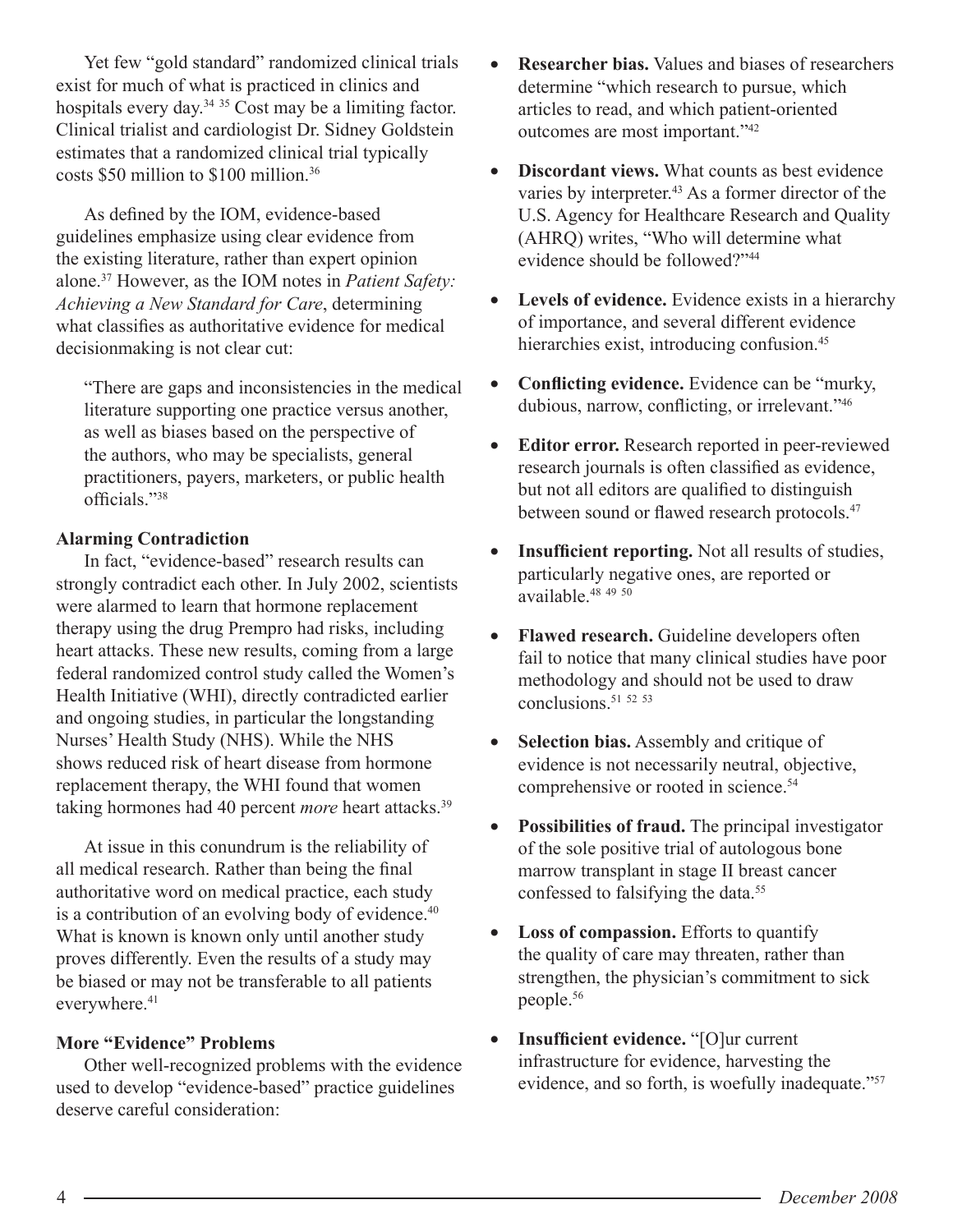#### **Validity Questioned**

Not only is the evidence of EBM in question, the guidelines themselves are in doubt. Researchers who study guideline development have expressed serious concerns about the reliability of current guidelines. Many protocols have recommended out-of-date practices, struggle with value-laden bias, and are of insufficient scientific rigor.

According to one study, guidelines rapidly become outdated. In 2000, a group of researchers determined that more than 75 percent of the guidelines developed between 1990 and 1996 needed updating. In addition, they discovered that half the guidelines were outdated in 5.8 years. Of the 17 clinical practice guidelines they assessed—the entire output of a high-profile program developing practice guidelines with the assistance of the federal Agency for Healthcare Research and Quality (AHRQ)—13 were in need of an update. Seven needed a major update, six needed a minor update, three were judged to still be valid, and no conclusion was made about the last one.58 Adding evidence of unreliability, nine out of 18 prominent guideline organizations around the world in 2003 reported a lack of formal procedures for keeping their guidelines up to date.59

Guidelines also fail to make explicit how recommendations are devised. In one study of 279 guidelines, only 7.5 percent of the guidelines described how the developers combined evidence and expert opinion, and only 6.1 percent described the values that were used to make recommendations.<sup>60</sup> Failure to explain the process and the values used essentially asks practitioners to comply in blind faith with the views and values of developers.

Finally, many guidelines are of dubious quality.<sup>61</sup> In one study, researchers found that only 14.7 percent of 217 drug therapy guidelines developed or endorsed by Canadian organizations over a five-year period met half or more of their criteria for rigor in the development process.<sup>62 63</sup> Independent reviewers rated only 9.2 percent of the guidelines as sound without modification.<sup>64</sup> They noted, "The quality of the guidelines assessed varied significantly by developer, publication status and drug company sponsorship."65

#### **More "Guideline" Problems**

Other notable concerns regarding the content and use of practice guidelines:

- **Conflicting guidelines.** One guideline conflicts with another guideline.<sup>66</sup>
- **Individual vs. population.** What is best for patients overall, as recommended in guidelines, may be inappropriate for individuals.67 <sup>68</sup> <sup>69</sup>
- **Narrow focus.** "[I]t is impossible for guidelines to consider all variations in patient populations and physician practice styles."70
- **Specialty bias.** Specialists who write guidelines see the world through their own specialty.<sup>71</sup>
- **Poor research.** "[G]uideline developers must often reckon with research that is modest in rigor, discordant, or nonexistent."<sup>72</sup><sup>73</sup>
- Poor medical skills. "[E]arly exposure to practice parameters in medical school or residency training could hinder inexperienced physicians in the honing of clinical reasoning and decision-making skills basic to the practice of medicine."74
- **Comorbidities.** Many patients have more than one disease process, while guidelines focus on a single disease.<sup>75</sup>
- **Special interests.** "Guidelines allow narrow interest groups to impose their priorities on the health service."76
- **Researcher opposition.** Researchers in evidencebased medicine are not comfortable with prescriptive use of guidelines.<sup>77</sup>
- **Selective interpretation.** Utilization managers can interpret guidelines according to their own "biases, assumptions, history, mood, distractions, and personalities."78
- **Values-based.** Recommendations can be based not only on someone's personal determination of what constitutes "evidence" but also on economic considerations, values of the guideline developers, and presumed values of society.79 <sup>80</sup> <sup>81</sup>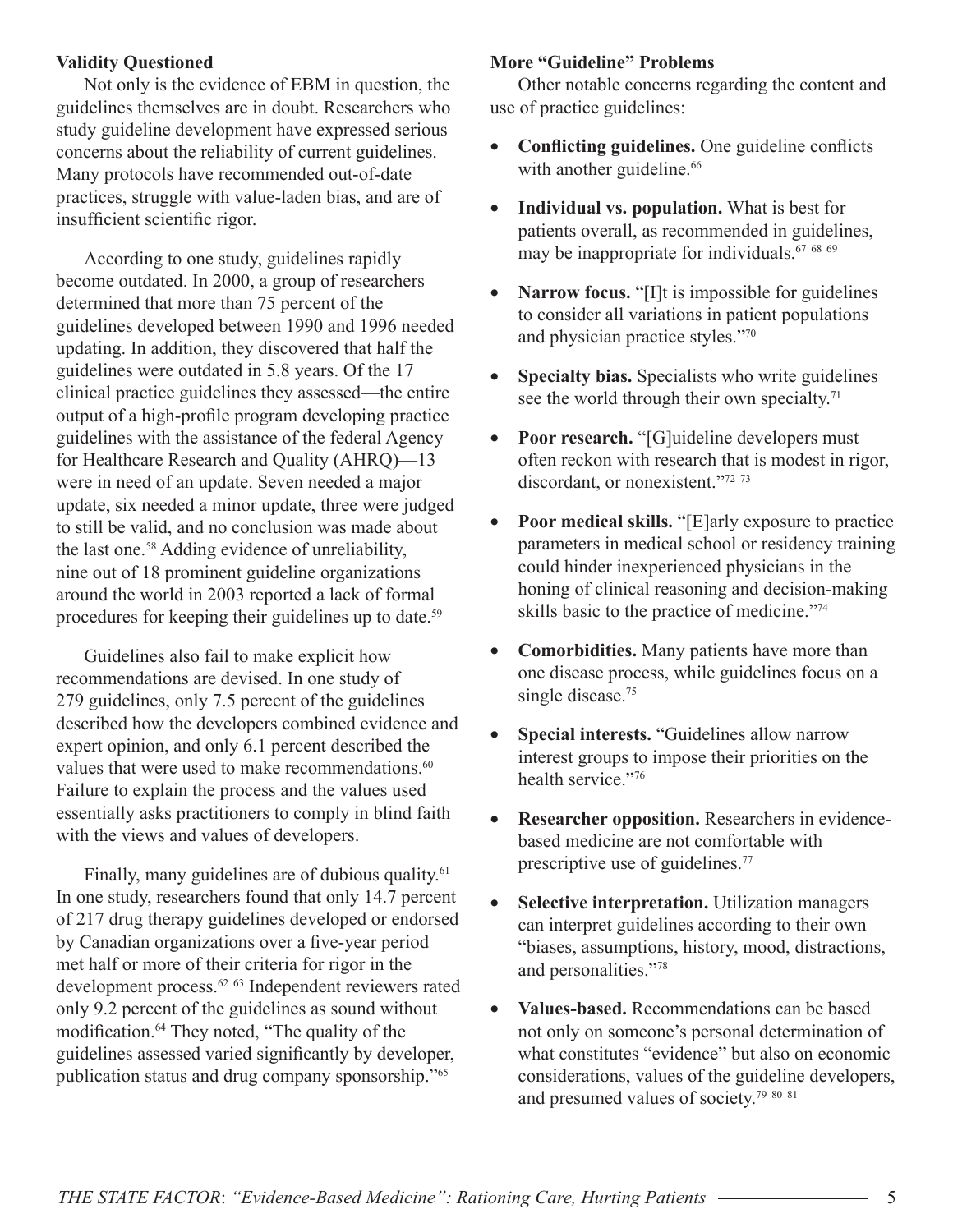- **Not reality-based.** Guidelines are often based on ideal research situations. But day-to-day clinical practice is not a controlled environment. There are fewer resources and less patient compliance, and the practice is not limited to a narrow group of patients.82
- **Narrow focus on science.** Medical decisions involve not only matters of the head, but also matters of the heart.<sup>83</sup>
- **Reduction in care.** Eliminating variation in practice can reduce individualized care, particularly for those who have special needs. $8485$
- **Patients are not involved in development.** Eighteen prominent guideline organizations around the world do not include patients in guideline development.86
- **Impact not studied.** Despite publishing criteria for guideline development, federal agencies provide little information or guidance on assessing the clinical impact of guidelines.<sup>87</sup>
- **Hinder medical advances.** Rigid guidelines could impede adoption of new medical technologies.<sup>88</sup> 89

#### **Profusion of Guidelines**

Despite these significant problems, guideline development is a booming industry, pushed forward with significant taxpayer financing. The growth in guideline production is impressive. For example, 454 guidelines were published annually between 1993 and 1997, compared to just one per year between 1975 and 1980.90

The federal government provides significant funding for guideline development. In 1999, AHRQ's director said the agency's Evidence-Based Practice Reports program cost \$3 million a year.<sup>91</sup> In 2007, 14 federally-designated Evidence-based Practice Centers (EPCs) were provided between \$50,000 and \$5 million each.<sup>92</sup> AHRQ's cost to review and update guidelines in  $2001$  was \$250,000 per guideline.<sup>93</sup> This cost does not take into account the costs of sustaining the groups of researchers who produce and edit reviews.94 There appear to have been no studies to measure the additional cost of guideline implementation.<sup>95</sup>

The National Guideline Clearinghouse (NGC) established in 1999 to collect and disseminate EPC and other practice guidelines—currently contains 5,899 guidelines. 96 97 These treatment protocols may be short or long. For instance, the 360 cardiovascular disease guidelines held by the NGC range from two pages to at least 211 pages. And there is often more than one guideline for a condition. For example, the Clearinghouse contains nine guidelines totaling 165 pages written by seven different organizations for the treatment of middle ear infection (otitis media).<sup>98</sup>

Guidelines are not simple lists of action steps or a set of flowcharts. Instead, they are often complex high-level documents that require concentrated reading. Within the guidelines are abstracts, introductory statements, decisionmaking methods, treatment recommendations, flowcharts, matrices, supporting evidence, benefit vs. risk statements, concluding statements and information on the developers. Perhaps to avoid liability due to questions of validity, the NGC includes the following disclaimer at the end of each guideline summary: "The National Guideline Clearinghouse (NGC) does not develop, produce, approve, or endorse the guidelines represented on this site."99

Most importantly, despite claims otherwise, EBM guidelines may not significantly reduce health care costs. Cook and Giacomini from McMaster University in Ontario write in *The Journal of the American Medical Association,* "[G]uidelines designed to promote cost-effectiveness at the patient level may not maximize cost-effectiveness at the population level."100

## **Evidence-Based Medicine and the Doctor-Patient Relationship**

#### **Directing the Doctor**

Kaiser Permanante Senior Advisor Dr. David M. Eddy notes that the use of practice guidelines as management tools "puts a mechanism designed for internal use in the hands of 'outsiders,' such as utilization reviewers, the government, and insurers. Not only does this expose internal thoughts to external scrutiny, it opens those thoughts to manipulation."101 He further cautions, "It is not stretching things too far to say that whoever controls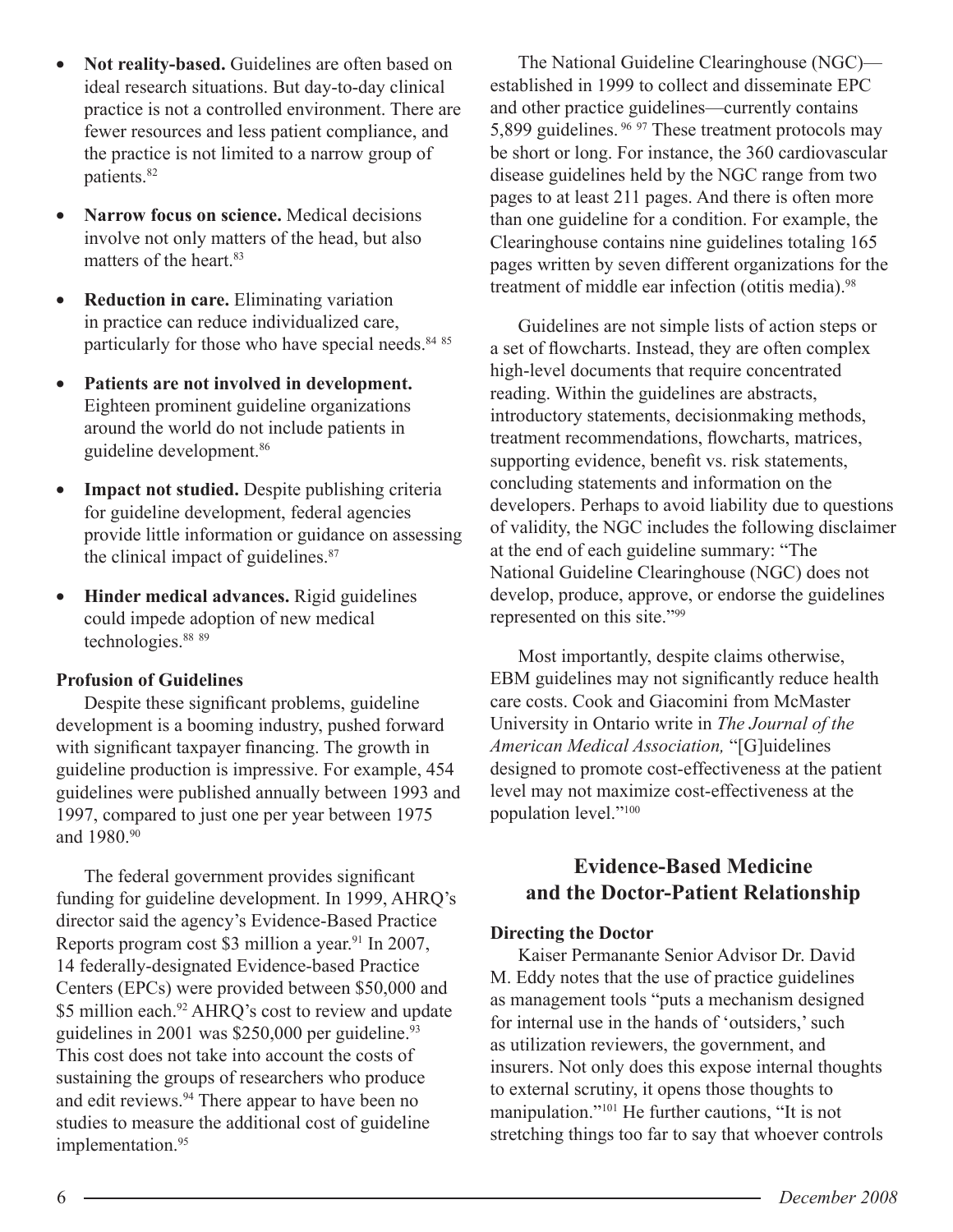practice policies controls medicine."102

Whether physicians are ready to abandon their autonomy is not yet known. However, a project by the American College of Cardiology (ACC) sought to "better understand what factors led to more rapid and complete alignment of practice with the recommendations in the guideline."<sup>103</sup> The ACC project found that adherence to guidelines was improved when "critical recommendations are embedded in the practice environment," including reminders on key performance goals for clinicians.<sup>104</sup> The study's authors note, "[A]pplying those guidelines in practice requires systems to structure the environment in which care is delivered so that 'doing the right thing' becomes automatic."105 This environment could include computer-embedded guidelines, regulatory stimuli, and financial incentives<sup>106</sup>

#### **Pay for Compliance**

Health plans, government agencies, employer groups, and the U.S. Congress are already developing payment models to incent physician compliance with guidelines.<sup>107</sup> Payment for doing what is dubbed "right" does not sit well with physicians who take umbrage at the very idea of "pay for performance" (P4P). For example, Dr. Roy Verdery says P4P advocates "would have us conform to statis norms and care for uniform patients, with money as our primary reward."108

Doctors who provide patients with this definition of "quality care" are often eligible to receive bonuses from health plans.109 Brandeis University's Debra Stone warns that when payment is based on behavior, the physician's criterion for decisionmaking can be "changed from medically necessary to medically necessary for the patient and financially tolerable for the primary care doctor."110

Dr. Linda Peeno, former HMO medical director and now a consultant on managed care and health care ethics, believes that monitoring physician behavior can lead to conflicts of interest between patients and doctors—effectively severing the patientdoctor relationship:

"Studies show that physicians who have been subject to profiling linked to financial incentives—meaning that managed care organizations have detailed reports on the physicians' hospital admissions, test orders, and referrals to specialists, and they link payment to those numbers, giving higher payments and bonuses to physicians who stay within those numbers and penalizing those who exceed them reported difficulties with making appropriate medical decisions for their patients. These physicians said they were often torn about doing what is best for the patient while working under a health plan that rewards physicians who control costs by limiting treatment."111

IOM similarly reports a "cycle of fear" that may result from applying practice guidelines and reporting physician compliance. Practitioners who react negatively may "try to block access to data that could contribute to similar criticism in the future."112 One study has already found 39 percent of physicians falsifying insurance records to secure needed health care services for patients.<sup>113</sup>

Maintaining responsiveness to individual medical needs will require physician freedom from population-based treatment mandates. Physicians must use their expertise and medical judgment for the benefit of individual patients. One doctor says, "[C]ompliance with guidelines does not necessarily translate into appropriate patient care… [P]hysicians who do not follow guidelines are not always wrong."114 Another warns, "Practice policies are intended to influence thousands, even millions, of decisions. If a policy is wrong, the harm can be huge."<sup>115</sup>

#### **Evidence-Based Rationing**

Critics warn that practice guidelines can be used to ration health care services—to withhold treatment options and sanction denial of medical care. In 1999, the British government created the National Institute for Clinical Excellence (NICE) to analyze evidence, assess new technologies and provide "reliable guidance on current 'best practice'"116—including treatment protocols for physicians to follow.

As Keith Syrett at the University of Bristol in England writes, this "technocratic approach" offers "a means of scientifically depoliticizing the rationing debate."117 Decisionmaking by guideline,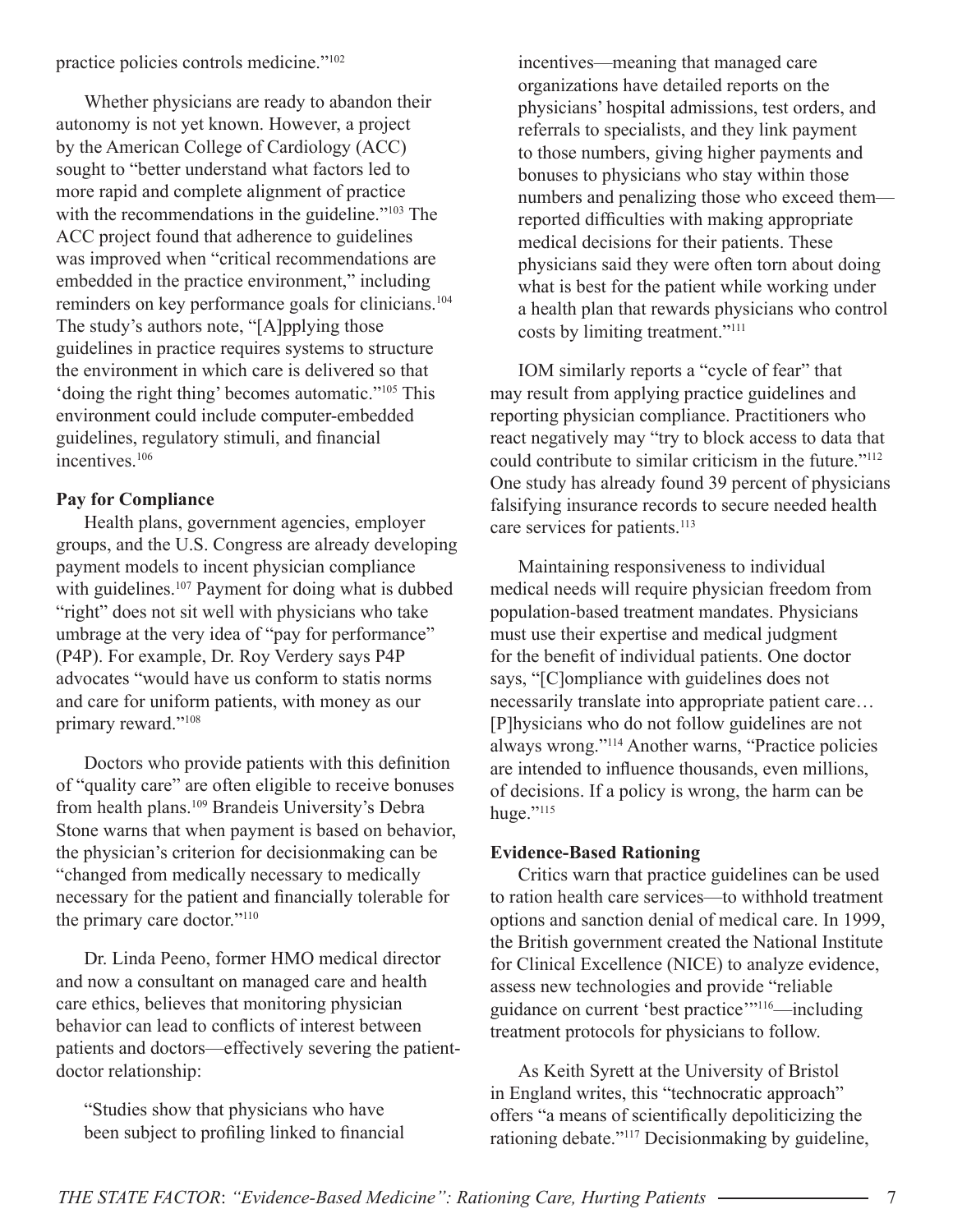including guidelines that exclude innovative or costly treatments, allows the government to "avoid direct responsibility for making uncomfortable and politically sensitive rationing decisions."118 Sabine Kleinert, an executive editor at *The Lancet* in Oxford, England, asserts, "In the search for objectivity and firm guidelines the field of evidence-based medicine has quickly advanced to evidence-based decisionmaking and evidence-based rationing."119

#### **Widget-Based Care**

Health care rationing has many names. Practice standardization—limiting variation in treatment decisions—is one. Dr. Marshall de Graffenried Ruffin, Jr., in *The Physician Executive,* says, "Evidencebased medicine can be seen as an acceptable, even necessary, limitation of clinical freedom, because it leads to practice guidelines meant to standardize and reduce the variation in clinical care."120

AHRQ agrees, preferring standardized treatment protocols for all patients. Equating standardization with health care quality in the 2007 *National Healthcare Quality Report*, it writes, "One goal of quality improvement efforts nationally is to reduce differences in health care quality that patients receive in one state versus another. There is no justification, for example, for a patient hospitalized for a heart attack in California to have different care than a patient in Alabama..."<sup>121</sup>

Some even classify variations from treatment protocols as medical errors. In reference to treating chronic conditions, Dr. Robert F. Meenan, dean of the Boston University School of Public Health, said the following to attendees of the first-ever National Summit on Medical Errors and Patient Safety Research, "Variations from these best practices should be defined as medical errors and their causes and corrections should be pursued."122

However, Dr. George E. Thibault says control over the practice of medicine must always remain in the hand of a physician at the bedside of an individual patient:

"We…need to decide which approach in our large therapeutic armamentarium will be most appropriate in a particular patient, with a particular stage of disease and particular

coexisting conditions, and at a particular age. Even when randomized clinical trials have been performed (which is true for only a small number of clinical problems), they will often not answer this question specifically for the patient sitting in front of us in the office or lying in the hospital bed."123

#### **Does Evidence-Based Medicine Prohibit Frivolous Lawsuits?**

Supporters of EBM claim that strict adherence to prescribed treatment guidelines will protect physicians from malpractice litigation, limit variation in physician practice patterns, and improve quality of care. Advocates also claim that EBM adherence will cut costs by reducing the practice of "defensive medicine"—the ordering of "tests and procedures, or avoidance of high risk patients or procedures, primarily (but not necessarily solely) to reduce physician exposure to malpractice risk."124

Concerns about medical malpractice have already impacted medical practice. A 2002 Harris Poll of 300 physicians found nearly 80 percent ordering more tests than medically necessary for fear of litigation.<sup>125</sup> Some say such defensive medicine costs \$45 billion per year.126

Rising medical malpractice insurance premiums are also reportedly forcing physicians to discontinue certain procedures (e.g., delivering babies<sup>127</sup>) or reconsider their profession.128 129 Some specialists are paying malpractice insurance premiums in excess of \$100,000 per year.<sup>130</sup> New Jersey hospitals' premiums increased 250 percent in 2002.131

In October 1992, then-presidential candidate Bill Clinton was one of the first to mention use of practice guidelines as a defense against medical malpractice lawsuits.132 But meshing law and medicine is not an easy task. Dr. Daniel W. Shuman of Southern Methodist University School of Law explains, "Almost always, the health care people talk about *population-based evidence*, and, almost always, the legal people talk about evidence based at the level of the individual."133 *[emphasis added]*

There are difficulties with using practice guidelines in the legal system. Dr. John Eisenberg, then-director of AHRQ, discussed the sharp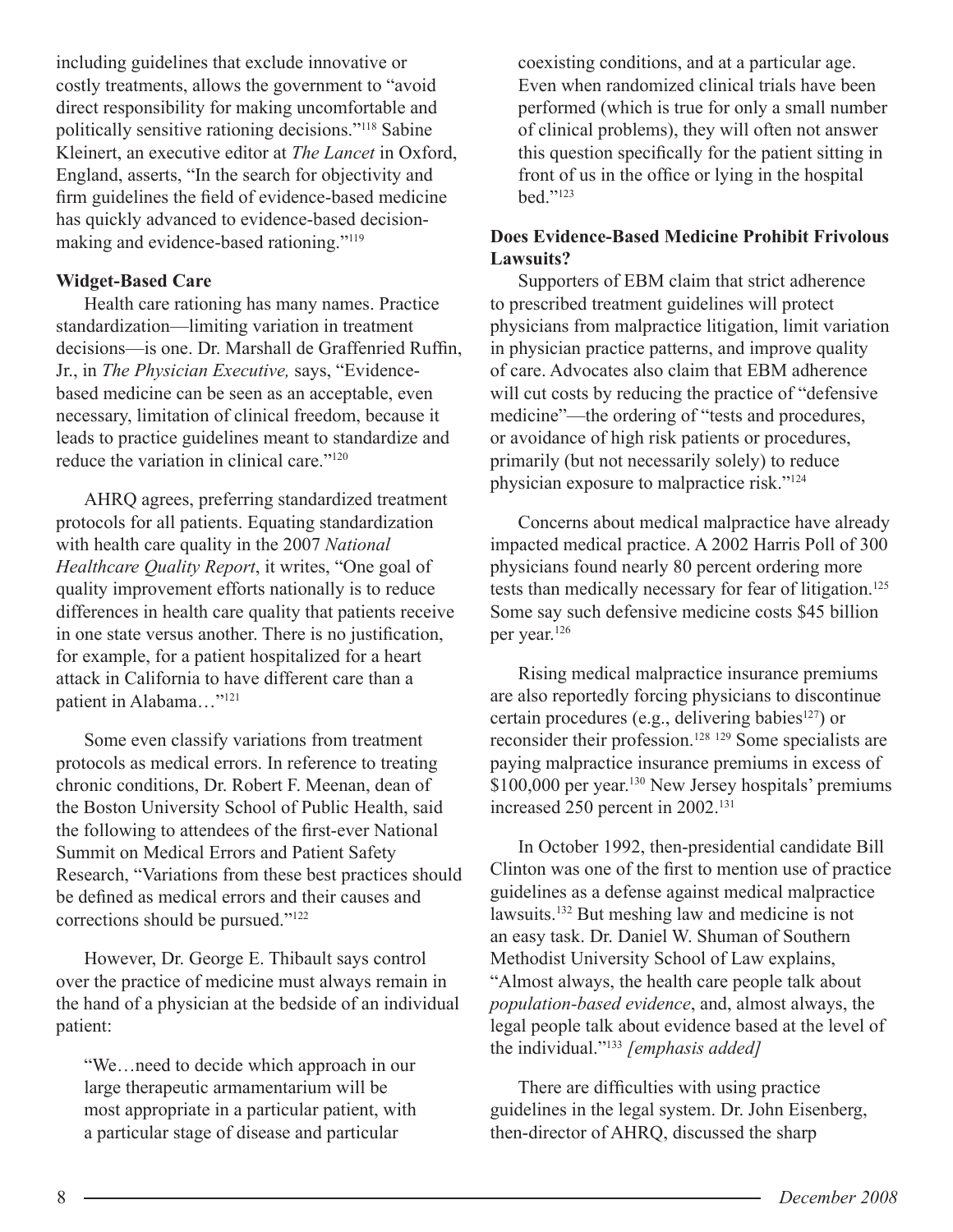differences between the practice of law and the practice of medicine:

"Law relies on evidence of the instance; healthcare relies on evidence of the generalizable. Although the law of evidence is a standard set of rules that overlooks particular individualized situations, the law is largely based upon tenets of individual rights, wrongs, and harms, and the use of evidence is in evaluating causation in a particular instance."134

The American Medical Association has opposed adoption of guidelines as legal standards, even for use in a physician's defense against a patient's allegations.135 In fact, physicians do not believe practice guidelines will protect them from being sued for medical malpractice. A 1996 survey by the American College of Physicians found that less than one-fi fth of physicians thought practice guidelines would reduce malpractice lawsuits.<sup>136</sup> Instead, some physicians believe that failure to follow a guideline could lead to a lawsuit. 137 <sup>138</sup>

At the state level, Maine, Minnesota, Florida and Vermont have experimented with using guidelines to protect doctors from malpractice litigation $139140$ —perhaps for more reasons than the stated purpose. As noted in *The Wall Street Journal*, "malpractice relief can serve as a political chip to enlist physician support for controversial changes"<sup>141</sup>—such as government-issued clinical guidelines.

For example, in 1990, Maine developed checklists for patient care—and provided litigation protection to physicians who used them.<sup>142</sup> In 1992, Minnesota established litigation protection as part of legislation implementing statewide expansion of managed care.143 Until it was repealed in 1995, Minnesota doctors were permitted to use governmentissued practice parameters as a defense against accusations of medical malpractice.144 In both Maine and Minnesota, patients were forbidden to cite noncompliance with guidelines as evidence of a physician's negligence.

University of Pennsylvania Professor Arnold Rosoff and others warn that lawmakers do not have the final word on limiting legal exposure for physicians—even if practice guidelines are designated in statute as legal standards. The decision still rests on several considerations *[all by Rosoff,145 unless otherwise noted]*:

- **Appropriateness.** Determining if the proffered CPG was actually appropriate to the case.
- **Compliance.** If the proffered CPG was appropriate, judging compliance with the CPG.
- **Harm.** If there was noncompliance with the appropriate CPG, was there harm?
- **Conflicting guidelines.** No single authoritative guideline exists for each medical condition.
- Conflicting evidence. Judges face "murky, dubious, narrow, conflicting or irrelevant evidence."146
- Bias. What bias was used to configure, interpret and frame the results of scientific trials?
- **Opinion of experts.** Courts prefer to defer to expert opinion regarding the scientific validity of the guideline rather than making their own judgment.<sup>147</sup>
- **Jury has the last word.** The jury still determines the legal standard of care in each case.<sup>148</sup>

## **Medicaid Preferred Drug Lists and the Rationing of Care**

#### **Preferred Drug Lists: A Primer**

Evidence-based guidelines have made their way into medication decisions. To reduce costs, state policymakers have gravitated toward preferred drug lists (PDLs) in Medicaid, defined as "a list of medications that Medicaid will cover the cost for without the need to request a prior authorization (PA)."149 This list is said to be a group of "preferred drugs selected for their efficacy, safety, and costeffectiveness, based on documented scientific evidence."150

Forty-five states and the District of Columbia are using PDLs.<sup>151</sup> At a cost of around \$96,000 per year,<sup>152</sup> 14 states use Oregon's Drug Effectiveness Review Project (DERP) to evaluate evidence prior to adding medications to their PDLs.153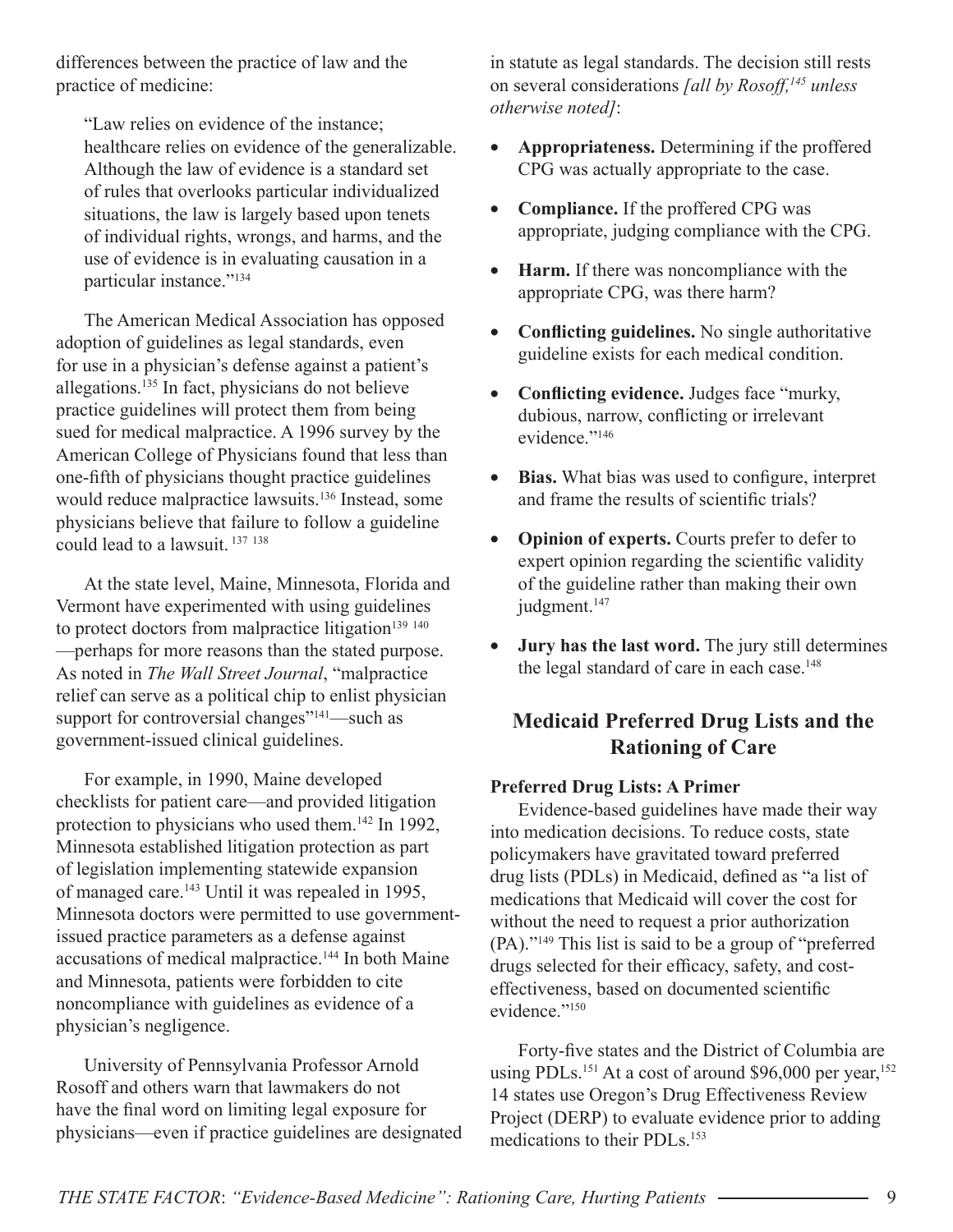#### **Science vs. Subjectivity**

Detractors say Oregon's reviews of medications "often omit many studies and that the evidence from a systematic review process is necessary but not sufficient to adequately inform health care decisionmakers designing a PDL."154 Opponents of PDLs also argue that the drug lists "can limit access to important medications, require extra work for physicians, and put certain Medicaid recipients' health at risk."155

State officials and beneficiary advocacy groups are concerned that some state pharmaceutical and therapeutics committees are not "sufficiently familiar with the principles of evidence-based medicine to understand the critical clinical issues presented in the DERP reports."156

The "evidence" is often just part of the decision of a state's pharmaceutical and therapeutics committee. In a 2005 study of PDL programs in three states, the Colorado Health Institute notes, "Evidence-based preferred drug lists (PDLs) are a relatively new policy option for states, and no two PDL programs are exactly alike."157 This distinctive nature highlights the subjectivity of the evidence—and the decision. Different committees weigh evidence differently. Some also include comparative costs and testimony from consumers and drug manufacturers.158 Some do not. Thus, the decision on drug availability differs by state and is based on cost and other criteria beyond whatever evidence is chosen for review.

#### **Cost Savings Questioned**

While there have been reports of \$500,000 per week in cost savings from Michigan's PDL,<sup>159</sup> some reported savings, like \$22 million from Iowa's PDL in 2006, may not have taken into consideration the additional administrative costs of PDLs.160 Additional costs may include:

- Forming and executing pharmaceutical and therapeutics committee meetings, including salaries.
- Contracting with pharmaceutical benefit management companies to negotiate rebates with drug manufacturers.
- Contracts with prior authorization service companies to receive and analyze authorization requests, and eventually approve or deny them.

Administrative costs of physician offices and pharmacies.<sup>161</sup>

For instance, one physician said, "It takes too much time to fill out forms and that time could be spent returning patient calls and reaching patients." Similarly, another provider indicated, "[the PA process] requires additional staff to meet the paper work needs. Ten to fifteen hours weekly are spent filing PA's, on the phone with [staff], and combing through charts for the increasing amount of information demanded to get PA's approved."162

Due to the high cost of administering prior authorization, several health plans have dropped their PA requirements. The result has been positive. UnitedHealth saved \$110 million in administrative expenses and experienced a 26 percent decrease in member complaints as well as a 21 percent growth in membership the following year.<sup>163</sup>

PDLs have also been found to increase patient care costs. One study found higher costs associated with higher use of medical services when drugs were limited:

"[A] statistically significant increase in the number of outpatient hospital visits and physician visits for the test group compared with the control group in the first 6 months after PDL implementation…As a result, estimated average Medicaid reimbursement costs for cardiovascular patients in the state *increased* during that year."164 *[emphasis added]*

#### **De Facto Rationing**

Whatever the PDL-issued "evidence" may say, it does not say it for all patients. As the Colorado Health Institute notes, "Exemptions and other safeguards to protect the treatment regimens of special populations who require exceptions to a PDL are warranted to maintain patients' health and safety."165

One doctor, commenting specifically on patient distinctiveness, says, "Medications that successfully manage schizophrenia for person A may or may not be effective in managing person B's schizophrenia. One size definitely does not fit all."<sup>166</sup> Another says that PDL-based denial of medication is "de facto rationing of health care that particularly affects older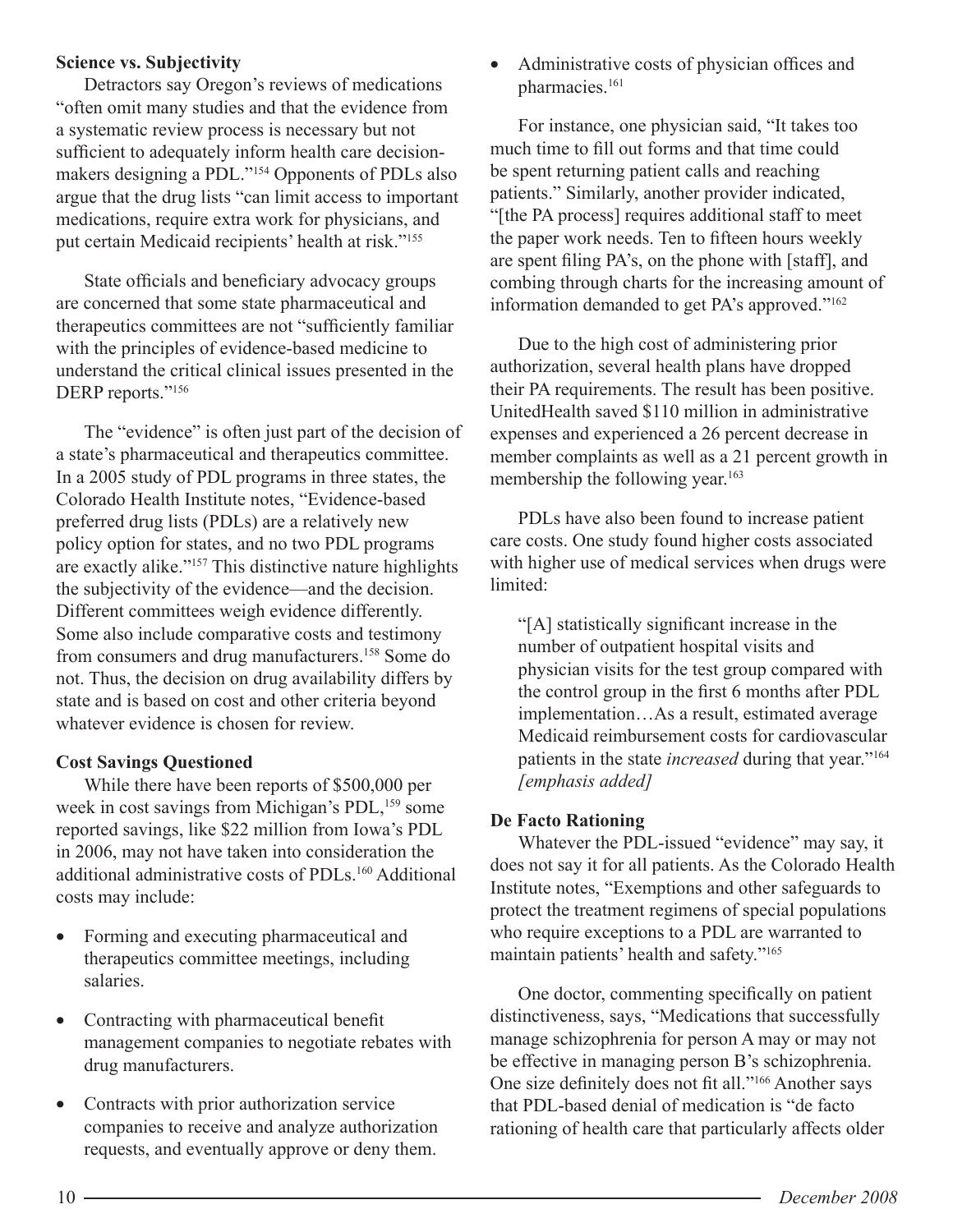patients, who constitute a substantial fraction of Medicaid recipients."<sup>167</sup>

## **Conclusion**

Looming on the visible horizon of American health care is a new attempt to control the practice of medicine and limit—indeed, ration—patient access to health care services. While doctors often refer to it as "cookbook medicine," this quickly advancing technocratic strategy is best known by the name "evidence-based medicine" (EBM).

Although treatment decisions have long been an accepted amalgamation of medical science, personal expertise, ethics, patient preference and the physician's best clinical judgment in the care of an individual patient, EBM proponents from both sides of the political aisle are rapidly moving to standardize patient care into universal, one-size-fits-all practice directives.

As this report makes clear, the EBM initiative involves a technocratic takeover of the practice of medicine through centralized decisionmaking, guideline development, clinical surveillance, and payfor-performance.

EBM, which is gaining momentum across the United States, is not patient-friendly. It threatens the integrity of the patient-doctor relationship, the doctor's ability to meet professional and ethical obligations, and the patient's right to personal autonomy.

Fully implemented, EBM could lead to a limited list of approved health care services as determined by the agendas and values of powerful individuals in corporate and government offices far from the patient's bedside. All across the United States, the two people closest to any medical problem—the patient and the doctor—may soon have little say over critically important medical treatment decisions.

The danger to patients is real. If EBM becomes the legal standard of care, physicians and doctors the trained professionals whom patients rely on for treatment when they are sick, injured or dying—will no longer have medical decisionmaking authority or professional autonomy. Patients in every corner

of the nation will be left vulnerable to the personal preferences, financial agendas, value-laden opinions, and political biases of people who do not even know their name.

*Twila Brase, R.N., P.H.N., is president of Citizens' Council on Health Care. She provides presentations*  to policy, industry and civic leaders, testifies before *state legislatures and national committees, and has been interviewed on CNN, "NBC Nightly News," NBC's "Today" and NPR. Ms. Brase was the featured guest on a 2004 health care series: "Patients' Perspective" (WCCO-AM). Her comments have appeared in diverse media outlets, including The Associated Press, Bureau of National Affairs (BNA), BusinessWeek, MSNBC, Star Tribune, Time, The Wall Street Journal, The Washington Post, The Washington Times and United Press International. She is a certified public health nurse and resides in St. Paul, Minnesota.*

*The views expressed in this paper are solely those of the author.*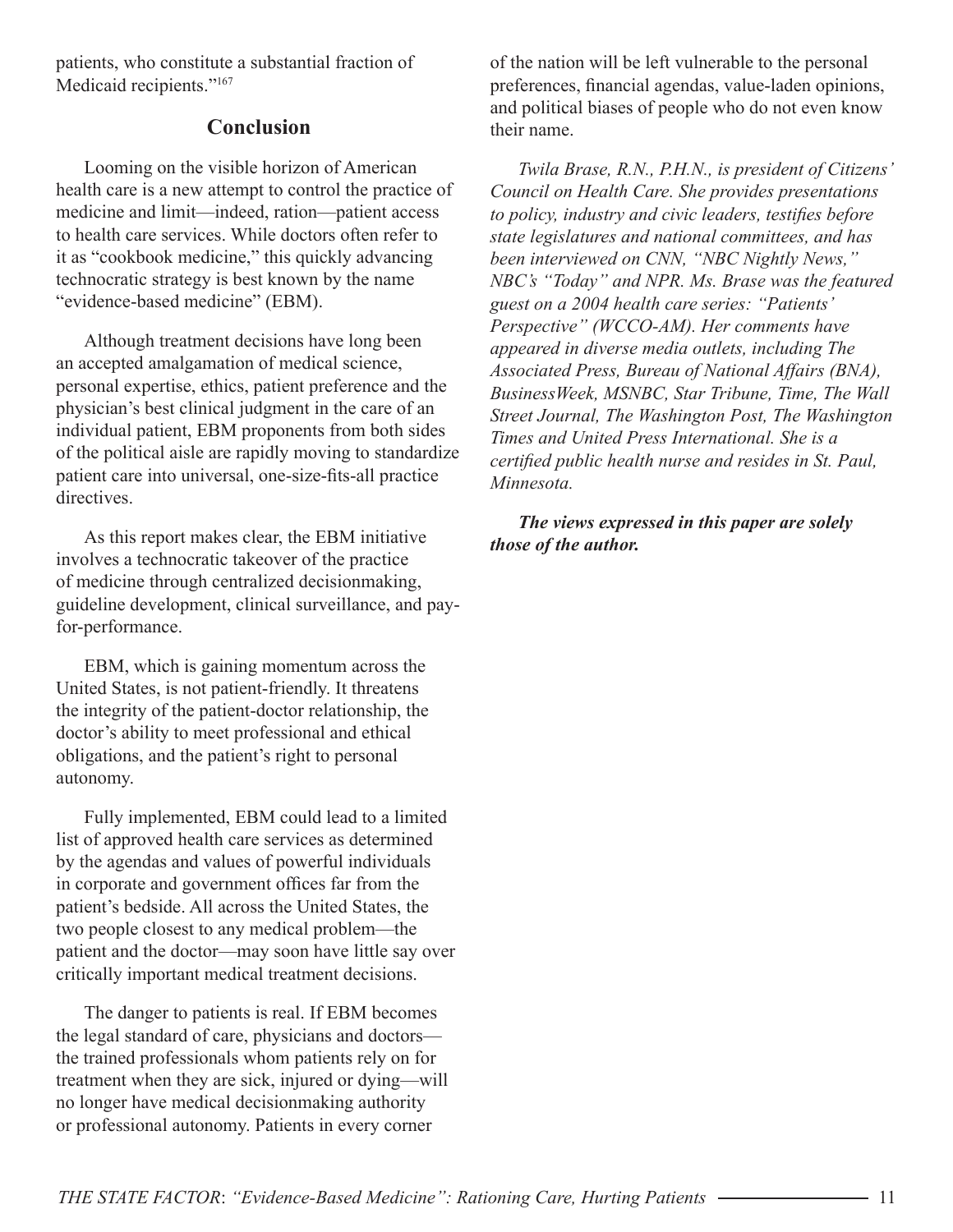## **ENDNOTES**

- 1 Gerencher, Kristen. "Doctors on the Diamond," *Wall Street Journal* [from the *Minneapolis Star Tribune*], November 2, 2008.
- 2 Sackett, David L. *Evidence-Based Medicine* (2000)*.* New York: Churchill Livingstone, p. 246.
- 3 Ibid.

(Author's Note: Sackett defines a "[r]andomized controlled clinical trial (RCT)" as when "[a] group of patients is randomized into an experimental group and a control group. These groups are followed up [on] for the variables/ outcomes of interest.")

- 4 Ibid. (Author's Note: Sackett defines "[m]eta-analysis" as "[a] systematic review that uses quantitative methods to summarize the results.")
- 5 McGlynn, Elizabeth A., and Brook, Robert H. "Keeping Quality on the Policy Agenda," *Health Affairs* (May/June 2001), 20(3).
- 6 Clinton, Hillary R. "Now Are We Ready to Talk about Health Care?," *New York Times Magazine*, April 2004.
- 7 Epstein, Arnold M., Lee, Thomas H., and Hamel, Mary Beth. "Paying Physicians for High-Quality Care [Correspondence]," *New England Journal of Medicine*  (April 29, 2004), 350(18):1911-1912.
- 8 Institute of Medicine. *Crossing the Quality Chasm* (2001). Washington, D.C.: Institute of Medicine, p. 192.
- 9 Minnesota Community Measurement, "What is quality health care," http:// mnhealthcare.org/policymakers/.
- 10 McGlynn, Elizabeth, et al. "The Quality of Health Care Delivered to Adults in the United States." *New England Journal of Medicine* (June 26, 2003), 348(26).
- 11 Steinberg, Earl P. "Improving the Quality of Care—Can We Practice What We Preach?," *New England Journal of Medicine* (June 26, 2003), 348(26).
- 12 Hasnain-Wynia, Romana. "Is Evidence-Based Medicine Patient-Centered and Is Patient-Centered Care Evidence-Based?,"*Health Services Research* (February 2006),  $41(1):1-8.$
- 13 Citizens' Council on Health Care. "CCHC Event Draws a Crowd!," *Insider Report* (Fall/Winter 2005). Partial transcript of presentation by Sidney Goldstein, M.D. at "Who Else Has Your Doctor's Ear? Will "EBM" Improve or Ration Health Care?," Fall/Winter 2005.
- 14 Rosoff, Arnold J. "Evidence-Based Medicine and the Law: The Courts Confront Clinical Practice Guidelines," *Journal of Health Politics, Policy and Law* (April 2001), 26(2).
- 16 Carlson, Robert P. "The Promise and Perils of Evidence-Based Medicine," *The Physician Executive* (May/June 1999), 43-52.
- 17 Muney, Alan. *Maximizing the Value of GME Funding Through Managed Care Organization/Academic Medical Center Partnerships*. Delivered at "Medical Education Meets the Market-place: What Mix of Tradition and Innovation Can We Afford?," October 2-4, 1999.
- 18 Kinney, Eleanor D. "The brave new world of medical standards of care," *Journal of Law, Medicine & Ethics* (Fall-Winter 2001), 29(3,4).
- 19 Rosoff.
- 20 U.S. Congress, Office of Technology Assessment. Appendix H of *Clinical Practice Guidelines and Malpractice Liability* (1994). Washington, D.C.: U.S. Government Printing Office, p. 143.
- 21 Beason, Tyrone. "Consulting firm in debate over healthcare guides," *Seattle Times*, September 17, 2000.
- 22 Walker, Tracey. "Individualized data: RHI's Earl Steinberg applies evidence-based guidelines to each patient to improve quality, reduce costs," *Managed Healthcare Executive*, April 1, 2006.
- 23 Kerridge, Ian, Lowe, Michael, and Henry, David. "Ethics and evidence based medicine," *British Medical Journal*  (April 11, 1998), 316:1151-1153.
- 24 Ibid.
- 25 Belkin, Gary S. "The Technocratic Wish: Making Sense and Finding Power in the 'Managed' Medical Marketplace," *Journal of Health Politics, Policy and Law* (April 1997), 22(2):509-532.
- 26 Sackett, David L, et al. "Evidence based medicine: what it is and what it isn't [Editorial]," *British Medical Journal* (1996), 312:71-72.
- 27 Carlson.
- 28 Carlson.
- 29 Marwick, Charles. "Will Evidence-Based Practice Help Span Gulf Between Medicine and Law?," *Journal of the American Medical Association* (June 7, 2000), 283(21):2775-2776. (Author's Note: At the time of the conference, R. Brian Haynes was chair of clinical epidemiology and biostatistics and medicine at McMaster University in Canada.)
- 30 Belkin.
- 31 Belkin.
- 32 Kinney.

15 Ibid.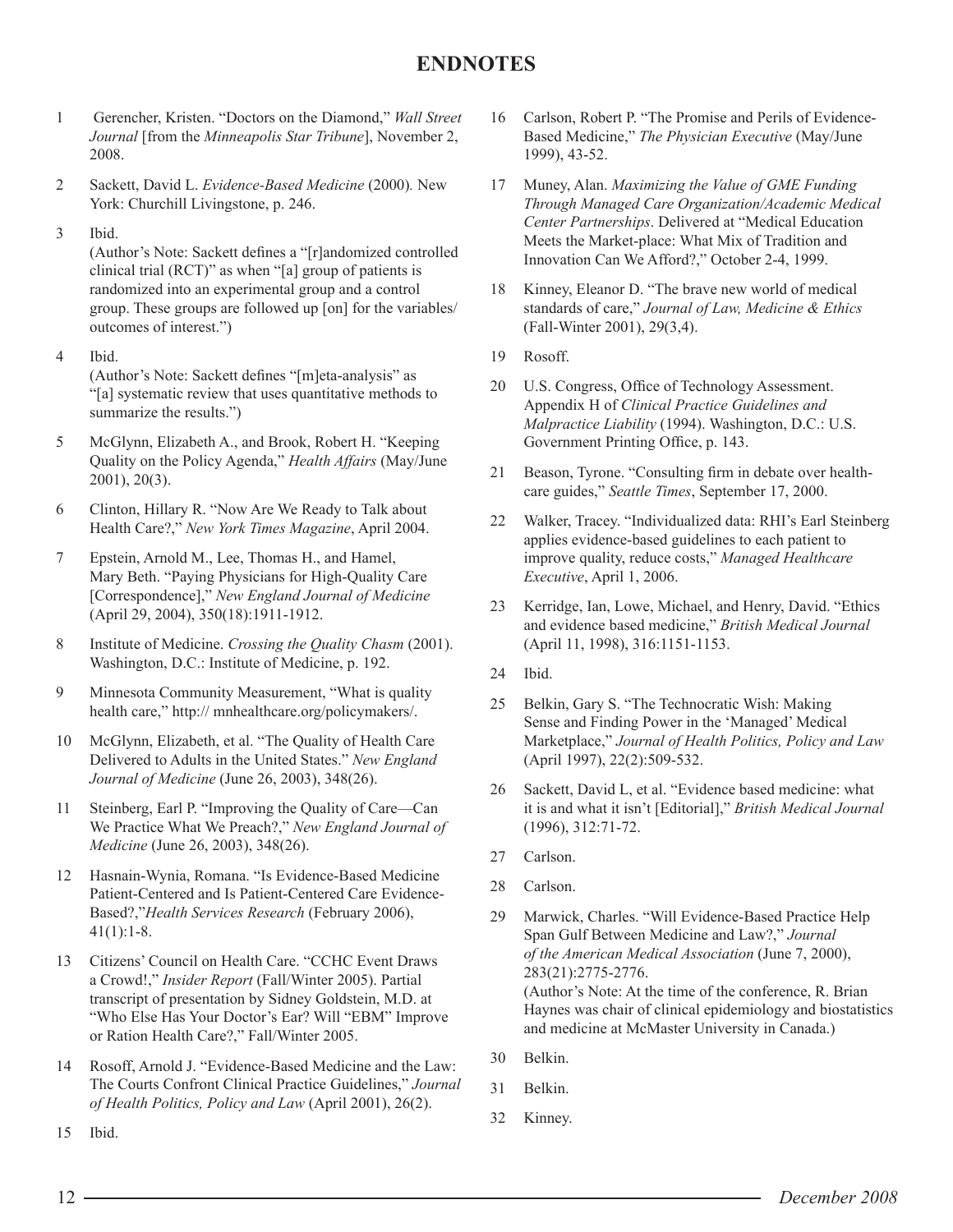- 33 Mulrow, Cynthia D., and Lohr, Kathleen N. "Proof and Policy from Medical Research Evidence," *Journal of Health Politics, Policy and Law* (April 2001), 26(2).
- 34 Barclay, Laurie. "Clinical Practice Lags Behind Medical Research: A Newsmaker Interview with Nancy S. Sung, Ph.D.," *Medscape Medical News*, March 11, 2003.
- 35 Cayley Jr., William E. "Evidence or bias?," *Journal of Family Practice* (May 2003), 52(5):380-381.
- 36 Citizens' Council on Health Care. (Author's Note: From Dr. Goldstein's response to a question during audience Q&A.)
- 37 Institute of Medicine. *Patient Safety: Achieving a New Standard for Care* (2004). Washington, D.C.: National Academy Press, p. 330.
- 38 Ibid, p. 158.
- 39 Kolata, Gina. "Hormone Studies: What Went Wrong?," *New York Times*, April 22, 2003.
- 40 Chernew, Michael E., et al. "Confronting Hysteria: A Reply to Fairman and Curtiss [Letter to the Editor]," *Journal of Managed Care Pharmacy* (April 2008), 14(3):325.
- 41 Citizens' Council on Health Care. (Author's Note: From comments during Dr. Goldstein's presentation.)
- 42 Cayley.
- 43 Upshur, Ross E.G. "Are all evidence-based practices alike? Problems in the ranking of evidence," *Canadian Medical Association Journal* (September 30, 2003), 169(7):672- 673.
- 44 Eisenberg, John M. "What Does Evidence Mean? Can the Law and Medicine Be Reconciled?," *Journal of Health Politics, Policy and Law* (April 2001), 26(2).
- 45 Upshur.
- 46 Mulrow and Lohr.
- 47 Garrow, John. "Who examines evidence?," *Student BMJ* (February 2003), p. 34.
- 48 Institute of Medicine, *Crossing the Quality Chasm*, p. 76.
- 49 Lovell, Jeremy. "Secrecy Barring Doctors from Cancer Data," Reuters, September 6, 2004.
- 50 Black, Sir Douglas. "The limitations of evidence," *Journal of the Royal College of Physicians of London* (January/ February 1998), 32(1):23-26.
- 51 Yamey, Gavin. "Subjectivity can be inhumane," *Western Journal of Medicine* (August 2000), 173:143.
- 52 Harbour, R., and Miller, J. "A new system for grading recommendations in evidence based guidelines [Education and Debate]," *British Medical Journal* (August 11, 2001), 323(7308):334.
- 53 Cook, Deborah and Giacomini, Mita. "The Trials and Tribulations of Clinical Practice Guidelines," *Journal of the American Medical Association* (May 26, 1999), 281(20):1950-1951.
- 54 Sharar, David A. "Evidence-Based Practice in Managed Care: More Propaganda than Reality? [Special Report: Evidence-Based Practices]," *Behavioral Healthcare Tomorrow*, SR22-SR24.
- 55 Waldholz, Michael. "South African doctor admits falsifying cancer-treatment data," *Wall Street Journal*, February 7, 2000.
- 56 Carroll, Mark. "The truth about proof," *Western Journal of Medicine* (August 2000), 173:142.
- 57 O'Kane, Margaret. *2008 State of Health Care Quality Report National Committee for Quality Assurance*. Washington, D.C.: National Committee for Quality Assurance.
- 58 Barclay.
- 59 Burgers, Jako S., et al. "Towards evidence-based clinical practice: An international survey of 18 clinical guideline programs," *International Journal for Quality in Health Care* (2003), 15(1):31-45.
- 60 Cook and Giacomini.
- 61 "Time to weed the CPG garden [Editorial]," *Canadian Medical Association Journal* (July 24, 2001), 165(2):141.
- 62 Ibid.
- 63 Graham, I.D., et al. "What Is the Quality of Drug Therapy Clinical Practice Guidelines in Canada?," *Journal of the Canadian Medical Association* (July 24, 2001), 165(2):157- 63.
- 64 Ibid.
- 65 Ibid.
- 66 Liberati, A., et al. "Which Guidelines Can We Trust?," *Western Journal of Medicine* (April 2001), 174:262-265.
- 67 Woolf, S., et al. "Potential Benefits, Limitations, and Harms of Clinical Guidelines," *British Medical Journal* (February 20, 1999), 318(1782):527.
- 68 Mulrow and Lohr.
- 69 Eddy, David M. "Designing a Practice Policy: Standards, Guidelines, and Options," *Journal of the American Medical Association* (June 13, 1990), 263(22):3077, 3081, 3084.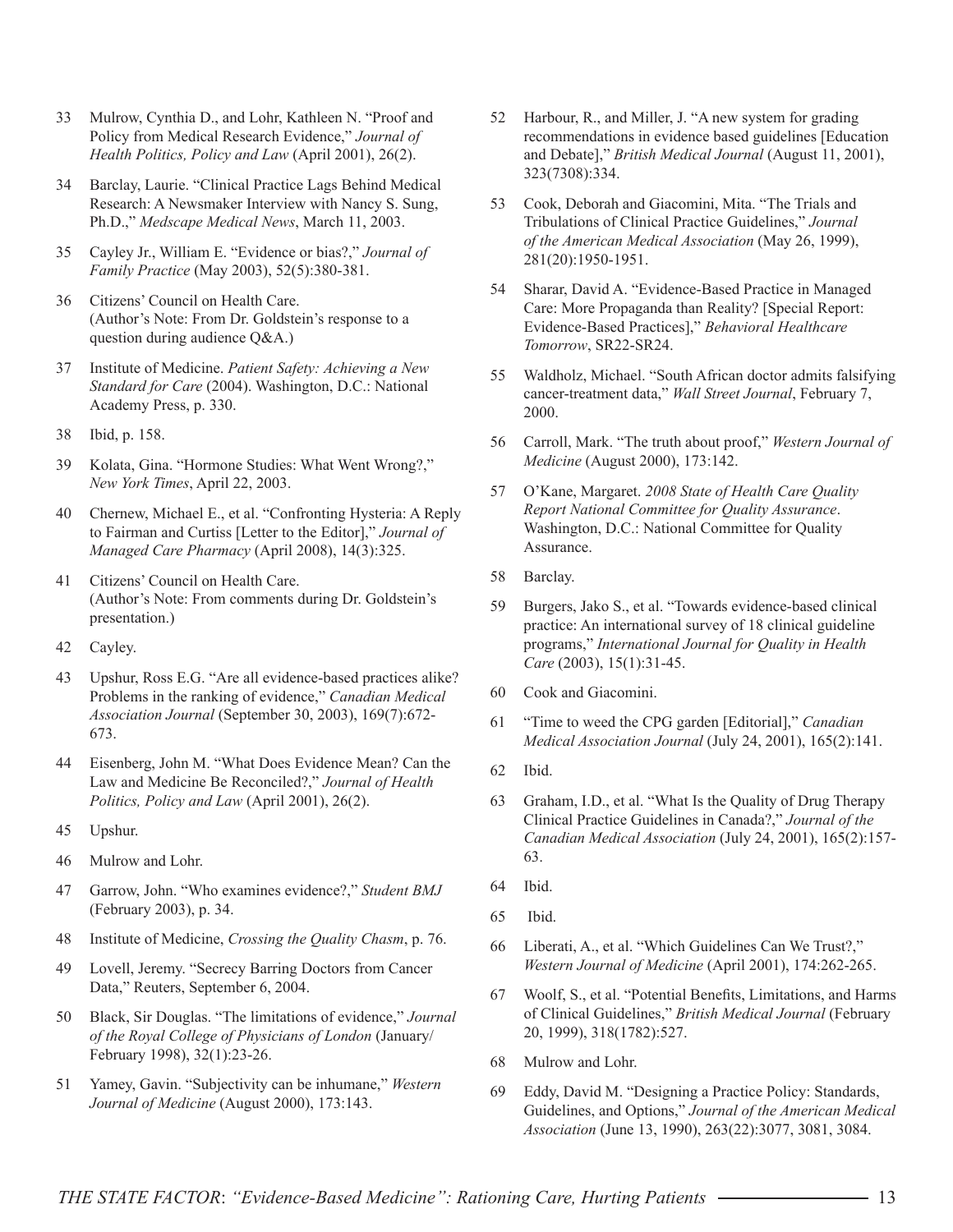- 70 van Walraven, Carl. "Practice Guidelines and Practicing Physicians—Who's Guiding Whom? [Editorial]," *Clinical Chemistry* (2002), 48(1).
- 71 Szwarc, Sandy. "Are you sure about that?," http:// junkfoodscience.blogspot.com/2007/09/are-you-sureabout-that.html.
- 72 Berlin, Jesse A. and Rennie, Drummond. "Measuring the Quality of Trials: The Quality of Quality Scales," *Journal of the American Medical Association* (September 15, 1999), 282(11):1083-1085.
- 73 Cook and Giacomini.
- 74 Daly, Michael. "Attacking Defensive Medicine Through the Utilization of Practice Parameters: Panacea or Placebo for the Health Care Movement?," *Journal of Legal Medicine* (1995), 16:101-132.
- 75 Institute of Medicine, *Crossing the Quality Chasm*, p. 98
- 76 Haycox, A., Bagust, A., and Walley, T. "Clinical guidelines—the hidden costs," *British Medical Journal* (February 6, 1999), 318(7180):391.
- 77 Havighurst, C.C., et al. "Evidence: Its Meanings in Health Care and in Law," *Journal of Health Politics, Policy and Law* (April 2001), 26(2).
- 78 Sharar.
- 79 Kerridge, Lowe, and Henry.
- 80 Cayley.
- 81 Shaneyfelt, T.M., Mayo-Smith, M.F., and Rothwangl, J. "Are Guidelines Following Guidelines? The Methodological Quality of Clinical Practice Guidelines in the Peer Reviewed Medical Literature," *Journal of the American Medical Association* (1999), 281:1900-1905.
- 82 Haycox, Bagust, and Walley.
- 83 Schriger, David L. "One Is the Loneliest Number: Be Skeptical of Evidence Summaries Based on Limited Literature Review," *Annals of Emergency Medicine* (November 2000), 36(5):517-519.
- 84 Woolf, et al.
- 85 Parker-Pope, Tara. "Cancer drug test sparks debate," *Wall Street Journal* [from the *Minneapolis Star Tribune*], September 21, 2004.
- 86 Burgers, et al.
- 87 Larson, Elaine. "Status of practice guidelines in the United States: CDC guidelines as an example," *Preventive Medicine* (2003), 36:519-524.
- 88 U.S. Office of Technology Assessment, p. 143.
- 89 Daly.
- 90 Benton Foundation. Chapter 1 of *Networking for Better Care: Health Care in the Information Age*, http://www. benton.org/publibrary/health/home.html.
- 91 Carlson.
- 92 U.S. Agency for Healthcare Research and Quality. *OMB 0990-0115, Request for Proposal No. AHRQ-07-10021*, March 23, 2007.
- 93 Shekelle, P.G., et al. "Validity of the Agency for Healthcare Research and Quality Clinical Practice Guidelines: How Quickly Do Guidelines Become Outdated?," *Journal of the American Medical Association* (September 26, 2001), 286(12): 1461-7.
- 94 Fox, Daniel M. "Evidence of Evidence-Based Health Policy: The Politics of Systematic Reviews in Coverage Decisions," *Health Affairs* (2005), 24(1):114-122.
- 95 Larson.
- 96 Gaus, Clifton R. "An Insider's Perspective on the Near-Death Experience of AHCPR [Web Exclusive]," *Health Affairs* (June 25, 2003).
- 97 National Guideline Clearinghouse [various online pages], http://www.guideline.gov. Accessed October 28, 2008.
- 98 National Guideline Clearinghouse http://www.guideline. gov/browsemode.aspx?node=19687&type=1&view=all.
- 99 National Guideline Clearinghouse, http://www. guideline.gov/summary/summary.aspx?ss=15&doc\_ id=4855&nbr=&string=#s29.
- 100 Cook and Giacomini.
- 101 Eddy, David M. "Practice Policies—What Are They?," *Journal of the American Medical Association* (February 9, 1990), 263(6):877-878, 880.
- 102 Ibid.
- 103 Eagle, K.A., et al. "Closing the Gap Between Science and Practice: The Need for Professional Leadership," *Health Affairs* (March/April 2003), 22(2):196-201.
- 104 Ibid.
- 105 Ibid.
- 106 Ibid.
- 107 Epstein, Arnold M., Lee, Thomas H., and Hamel, Mary Beth. "Paying Physicians for High-Quality Care," *New England Journal of Medicine* (January 22, 2004), 350(4):406-410.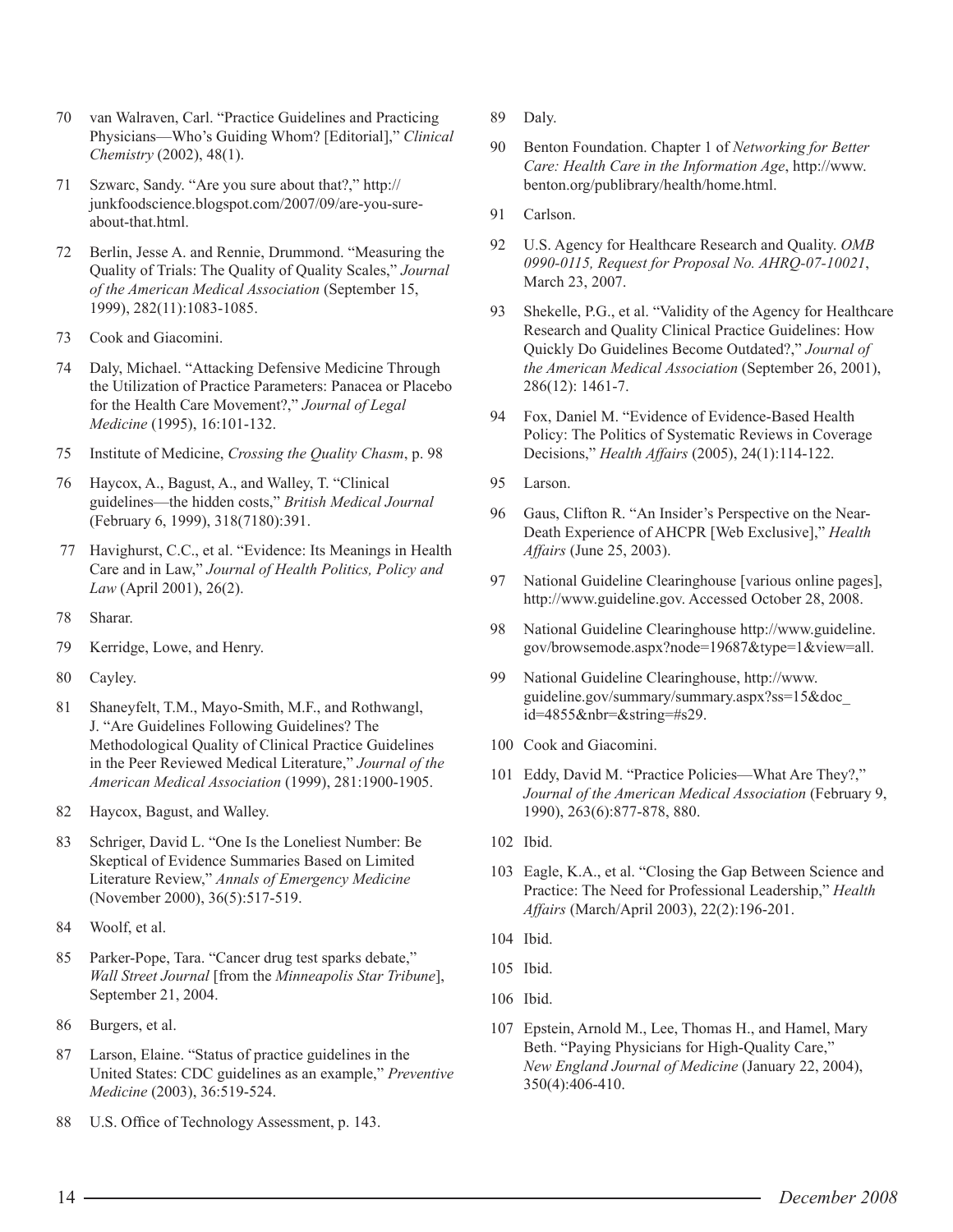- 108 Verdery, Roy B. "Paying Physicians for High-Quality Care [Response]," *New England Journal of Medicine* (April 29, 2004), 350(18):1910-1911.
- 109 Landro, Laura. "To Get Doctors to Do Better, Health Plans Try Cash Bonuses," *Wall Street Journal*, September 17, 2004.
- 110 Stone, Deborah A. "The Doctor as Businessman: The Changing Politics of a Cultural Icon," *Journal of Health Politics, Policy and Law* (April 1997), 22(2):548.
- 111 Peeno, Linda. "The second coming of managed care," *TRIAL* (May 2004), 40(5).
- 112 Institute of Medicine, *Patient Safety: Achieving a New Standard for Care*, p. 266.
- 113 Institute of Medicine, *Patient Safety: Achieving a New Standard for Care*, p. 267.
- 114 van Walraven.
- 115 Eddy. "Designing a Practice Policy: Standards, Guidelines, and Options."
- 116 Syrett, Keith. "A Technocratic Fix to the 'Legitimacy Problem?' The Blair Government and Health Care Rationing in the United Kingdom," *Journal of Health Politics, Policy and Law* (August 2003), 28(4).
- 117 Ibid.
- 118 Ibid.
- 119 Kleinert, Sabine. "Rationing of health care—how should it be done? [Commentary]," *The Lancet* (October 17, 1998), 352.
- 120 de Graffenried Ruffin, Jr., Marshall. "Building a Framework to Transform Health Care," *The Physician Executive* (January/February 2000), 46-50.
- 121 U.S. Agency for Healthcare Research and Quality. "Key Themes and Highlights from the National Healthcare Quality Report," http://www.ahrq.gov/qual/nhqr07/Key. htm.
- 122 Meenan, Robert F. *Testimony for Panel 1: Consumers and Purchasers*. Written Statement for "National Summit on Medical Errors and Patient Safety Research," September 2000, http://www.quic.gov/summit/wmeenan.htm.
- 123 Thibault, George E. "Clinical Problem-Solving: Too Old for What?," *New England Journal of Medicine* (April 1, 1993), 328(13):946-950.
- 124 Daly.
- 125 Masci, Linda A., and Seiler, Eleanor C. "Why Health Insurers Care About the Medical Malpractice Crisis," *MedNotes* (Spring/Summer 2004).
- 126 Ibid.
- 127 McKinney, Dave. "Rising malpractice premiums force docs to quit, Study Says," *Chicago Sun-Times*, April 15, 2004.
- 128 U.S. Department of Health and Human Services, "Thompson Launches 'Early Offers' Pilot Program to Speed Compensation to Injured Patients, Help Reduce Medical Costs," Press Release, September 21, 2004.
- 129 Treaster, Joseph B. "Malpractice costs force cuts in service," *New York Times* [from the *St. Paul Pioneer Press*], August 25, 2002.
- 130 Masci and Seiler.
- 131 "New Jersey 'Malpractice' Premiums Up 250 Percent," and "Born to Sue [Editorial, *Wall Street Journal*, May 17, 2002]," *Medical Sentinel* (Fall 2002).
- 132 Oetgen, William J., and Wiley, Mary Jo. "Medical Practice Guidelines: Is Cookbook Medicine Here?" Accessed from Armed Forces Institute of Pathology, January 28, 2004.
- 133 Marwick.
- 134 Eisenberg.
- 135 Rosoff.
- 136 Oetgen and Wiley.
- 137 Woolf, et al.
- 138 Pelly Janet E., et al. "Clinical practice guidelines before the law: sword or shield?," *Medical Journal of Australia*  (September 21, 1998), 169:330.
- 139 Rosoff.
- 140 Tzeel, Albert. "Clinical practice guidelines and medical malpractice: Guidelines gaining credibility in courtrooms, may eliminate expert testimony—doctors, lawyers and lawsuits—preventing defensive medicine," *The Physician Executive* (March 2002).
- 141 Felsenthal, Edward. "Cookbook Care: Maine Limits Liability for Doctors Who Meet Treatment Guidelines— Novel Test Seeks to Eliminate Medical Procedures Done to Curb Legal Exposure—Model for Clinton Task Force?," *Wall Street Journal*, May 3, 1993.
- 142 Ibid.
- 143 Minnesota Legislature. Medical Liability Reform: Generally Accepted Practices: HF 2800 (1992).
- 144 Ibid.
- 145 Rosoff.
- 146 Mulrow and Lohr.
- 147 U.S. Congress, Office of Technology Assessment, p. 142.